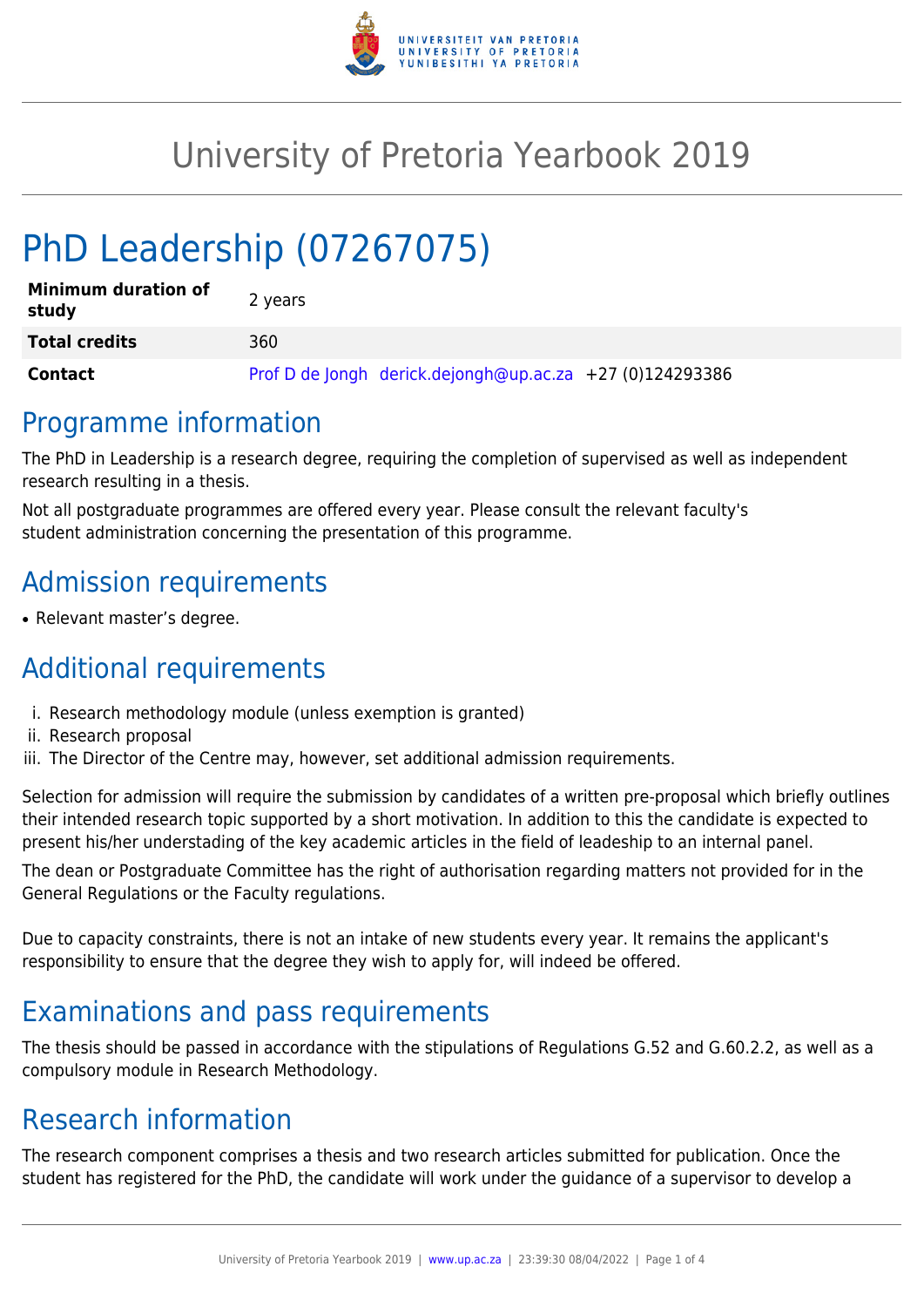

detailed research proposal in accordance with Centre guidelines and regulations. The proposal must be defended during a formal presentation presented to the Centre PhD committee and must be officially approved by all relevant committees before the candidate can commence with his/her research. The candidate will continue his/her research under the guidance of his/her supervisor until the research is completed according to the rules and regulations of the University. A public defence of the final thesis is compulsory and forms part of the final examination. Two research articles, based on the candidate's research, must be submitted for publication to a recognised accredited journal. At least one of these must be accepted for publication. These articles are a compulsory condition for the degree to be conferred on the candidate. The research component contributes 100% towards the total requirement for the degree.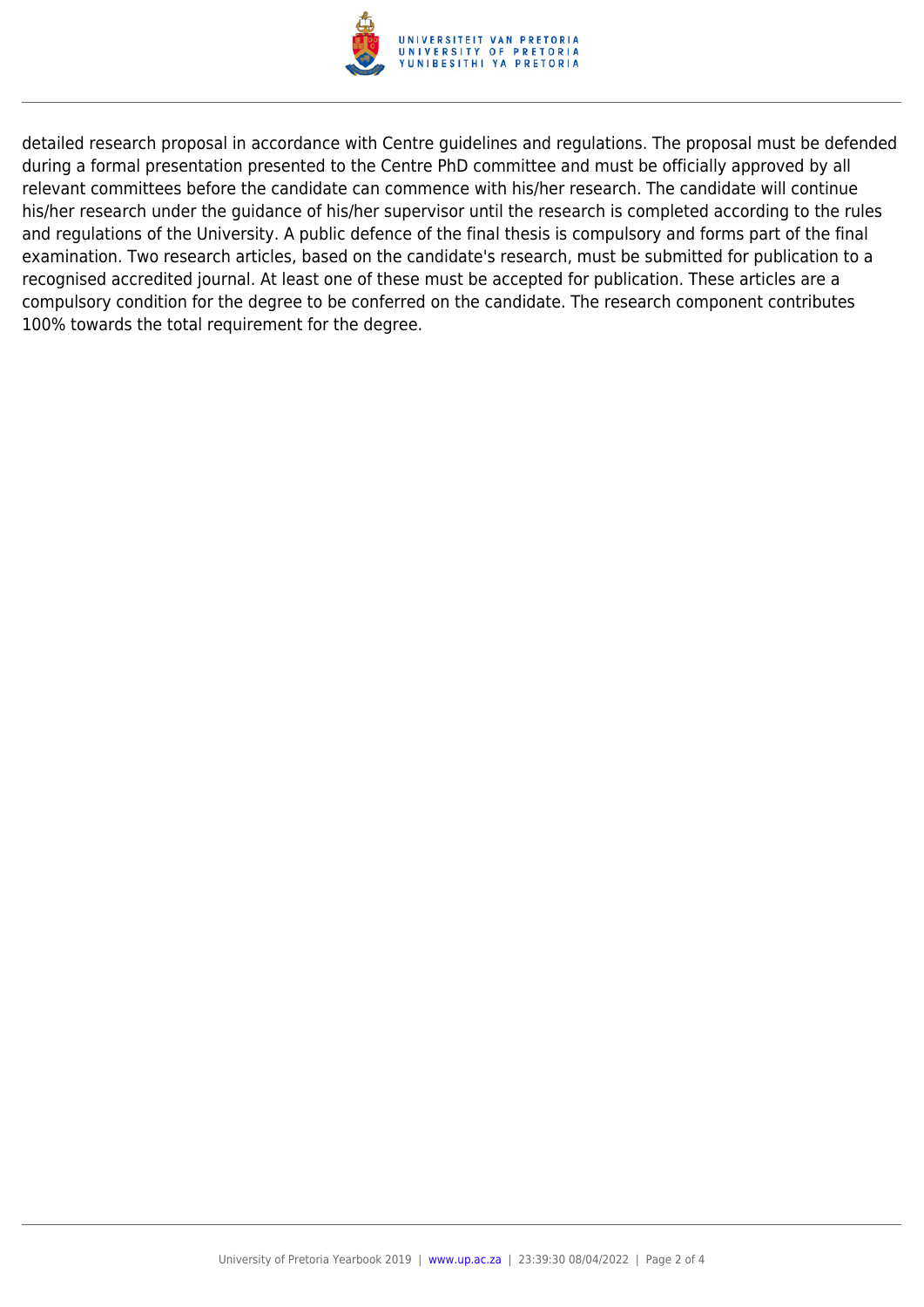

### Curriculum: Year 1

#### **Minimum credits: 361**

#### **Core modules**

[Research proposal: Leadership 900](https://www.up.ac.za/faculty-of-education/yearbooks/2019/modules/view/OBS 900) (OBS 900) - Credits: 0.00 [Thesis: Leadership 996](https://www.up.ac.za/faculty-of-education/yearbooks/2019/modules/view/OBS 996) (OBS 996) - Credits: 360.00